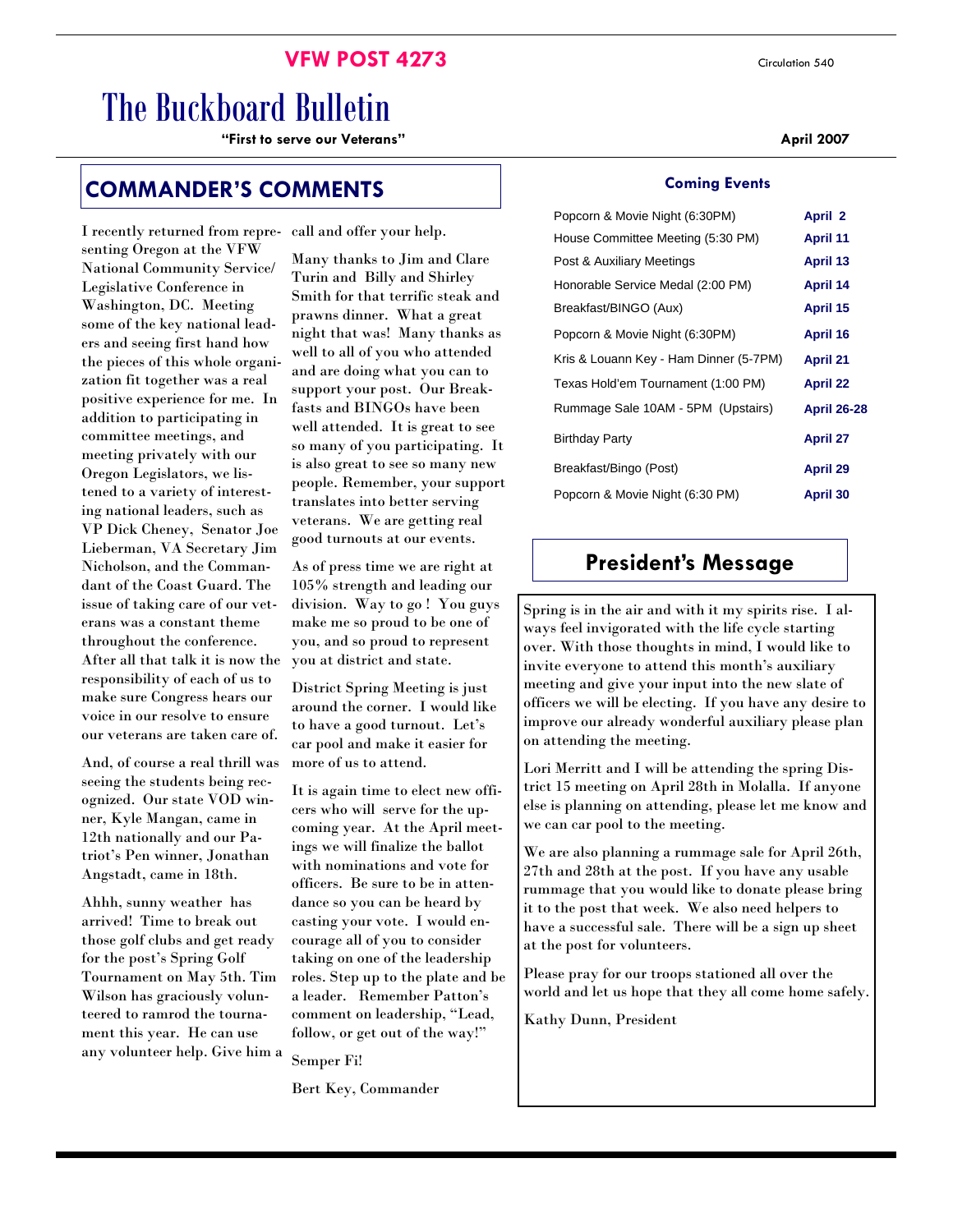## **Page 2 The Buckboard Bulletin From Your Editor**

Jackie Key

All committee reports are due by **April 20th** for the May newsletter.

Contact your editor at:

**cavalry1@teleport.com** 

## The Auxiliary Chaplain Bonnie Hershberger

Bobbi Dalmaso is recovering from knee surgery.

Juanita Tomczak has been under going extensive medical tests.

Lois Leavitt had back surgery but is at home now progressing well.

God bless us one and all.

Kris and Carol Engblom are organizing a campout at the "Rock Pit" 1-3 June. Everyone is invited. Maps to the campsite are available at the Cantina. Questions? Contact the Bar Hostess.

### **County Veterans Service Officer :**

A representative from the County's Veteran Service Office will be available in Sandy at the VFW Hall, from 10 AM to Noon, the third Thursday of every month, continuing on April 19th. The county offers a free service to assist veterans and their eligible dependents in filing for, advocating for, and obtaining federal VA entitlements and other pertinent ancillary benefits. If you have questions about your entitlement to VA benefits, including using the VA for health care needs, or you need help with filing a claim or an existing claim, please stop by the VFW Hall during one of their visits. Please also feel free to come by to get acquainted or to ask questions about VA benefits. If you are unable to come in during their visit to Sandy, please contact the County Veteran Service Office at 503-650-5631 for assistance.

# **The Post Chaplain** Nick Roth **Nick Roth**

Here we are well into the season of Lent. St Patrick's Day is past, and the holiest holiday of the year—Easter Sunday—on April 8th is fast approaching. We are wishing all the most uplifting and realization of this special event.

Comrade Melvin "Moon" Mullen is making great strides in his recovery from a very serious illness. Surgery was successful. Our sincere best wishes to Moon.

With the season of Lent a little humor heard recently seems appropriate.

An Irish-American on vacation visited his family's heritage home in the small village in Northern Ireland, located the local pub, and went in and ordered 3 beers. The bartender was surprised but served the stranger. An hour passed and the visitor ordered another 3 beers. The next day, the scene repeated

## and again the next day. Now, the town was "talking". Finally, the bartender asked the visi-

tor, "why" the 3 beers. "Tis odd isn't it?" replied the man. "You see, I have 2 brothers, one went to Canada, and the other went to Australia. We promised each other that we would always order an extra 2 beers whenever we drank as a way of keeping up the family bond." The bartender and the whole town were pleased with this answer and soon the "man who orders 3 beers" became a local celebrity and source of pride to the hamlet. One day the man comes in and orders only 2 beers. The bartender pours them. This continues for the rest of the evening—he orders only 2 beers. The word flies around town and prayers are offered for the soul of one of the brothers. The next day the bartender says to the man, "We want to offer condolences to you for the death of your brother, you know with the 2 beers and all." The man ponders this for a moment and replies, "You'll be happy to hear that my 2 brothers are alive and well. It's just that I, myself, have decided to give up drinking for Lent."

Applications for a Men's Auxiliary are being taken. The requirements to join are similar to the women for the Women's Auxiliary. If you know of any man who might be interested in joining, please contact Bob Dunn or Larry Merritt. We now have 16 people. As soon as we get 25 we can petition to the state for our charter.

|                                    | Post Officers                |                         | 2006-2007<br><b>Auxiliary Officers</b> |                           |
|------------------------------------|------------------------------|-------------------------|----------------------------------------|---------------------------|
| Support your Post                  | Commander                    | Bert Key                | President                              | <b>Kathy Dunn</b>         |
| and Auxiliary.                     | <b>Senior Vice Commander</b> | <b>Russ Hawkins</b>     | <b>Sr. Vice President</b>              | Lori Merritt              |
| Join us for Break-<br>fast & BINGO | Junior Vice Commander        | <b>Todd Kruckenberg</b> | Jr. Vice President                     | Janet Misner              |
|                                    | Chaplain                     | <b>Nick Roth</b>        | <b>Treasurer</b>                       | Jean Bettencourt          |
|                                    | Quartermaster                | Ken Hershberger         | Chaplain                               | <b>Bonnie Hershberger</b> |
|                                    | Adjutant                     | <b>Allen Anderson</b>   | Secretary                              | Dora Fitzpatrick          |
|                                    |                              |                         | Editor                                 | Jackie Key                |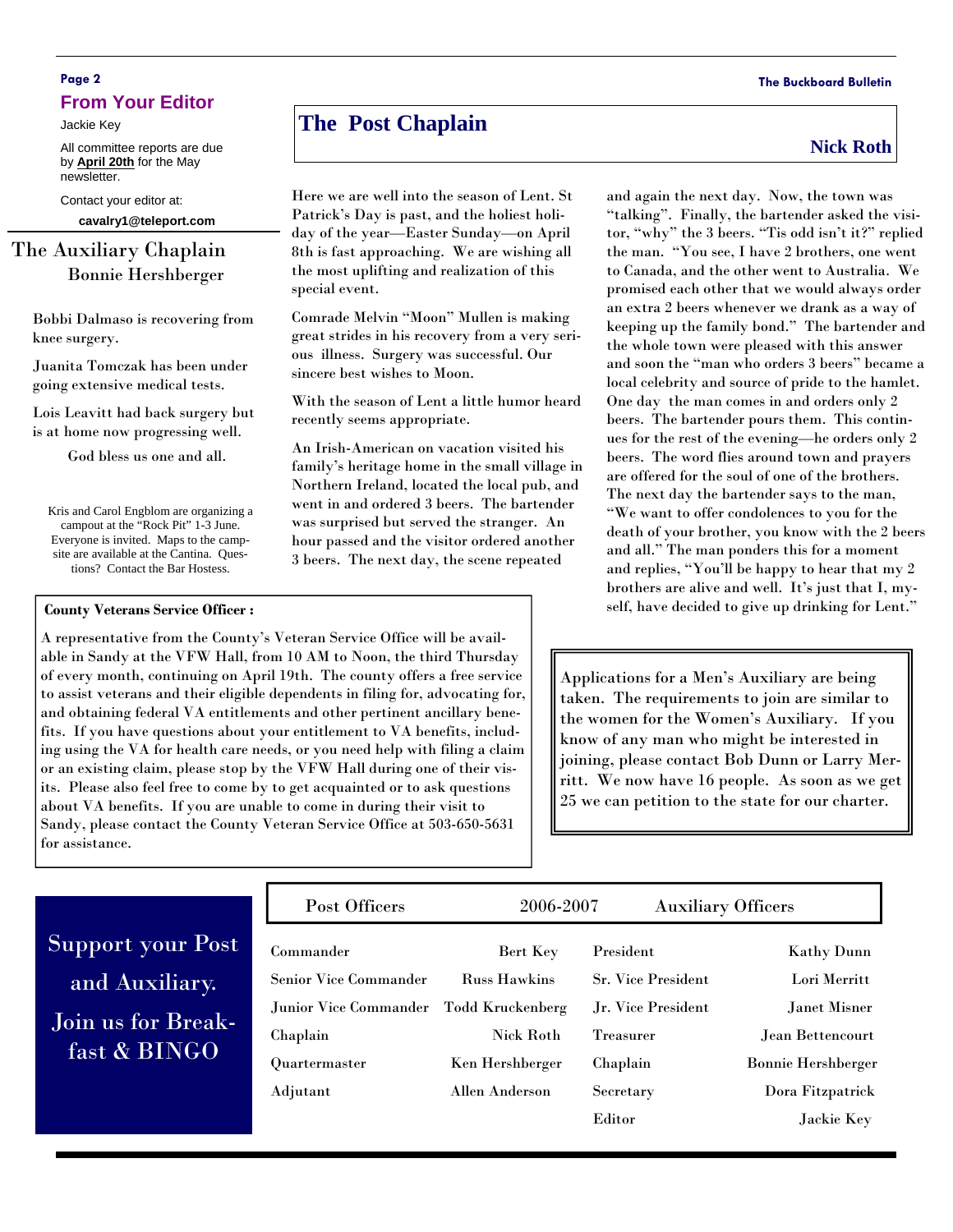## **Honorable Service Medal**

**Calling all honorably discharged veterans! You are eligible for the Veterans of Oregon Honorable Service Medal. It is a beautiful medal that is free of charge to you and honors your service and sacrifice in the defense of America. An awards ceremony will be held at the post on Saturday, 14 April at 2:00 PM. To get your medal you must be in attendance at the ceremony and you must drop off a copy of your DD 214 at the post by 1 April. This medal is for all honorably discharged veterans, not just VFW members, so help get the word out. Questions? Call Bert at 503 668-8418.** 



Junior Vice Commander Todd Krukenburg is putting together his team for the Buddy Poppy Drive this year. There is a sign up sheet at the post for anyone who would be willing to serve in this very important effort. We need volunteers from both the post and auxiliary. Please help.



## **CANTEEN CORNER Lori Merritt**

We had a good turnout for our first Popcorn/Movie night. It was an excellent movie. We are planning more movie nights in April. If you have movie suggestions please stop by the Canteen and let us know. We will post the upcoming movie on the board at the canteen. Check coming events for the date of the next movie .

 We had two very successful Breakfast/Bingo's in March. Thanks goes to all those who helped with these fund raisers. Your continued support of these events really means a lot. If you are able to help cook or serve just let me know at the Canteen.

 Tim Wilson and Bonnie Hershberger did a great job of cooking our St. Patrick's Day Dinner. It was delicious.

 If you missed the Turin steak and shrimp dinner I am sorry for you. A BIG THANK YOU to Jim & Clare Turin, Billy & Shirley Smith, Chuck Lutz and Gary Lightcap for such a great time.

 Support the Rummage Sale April 26-28th. Hours of the sale will be 10 AM to 5 PM. Of course helpers are always needed!

 Post & Aux Birthday Party will be held on April 27th, come in and celebrate your birthday with us. Finger foods welcome. Party starts at 7PM. I have proclaimed April as the Canteen's Birthday month. We need bar supplies….glasses of all kinds, etc., for ideas ask any of your bar hostesses. Wrap your donation and bring it to the April Birthday Party.

**This month our thanks go to:** 

- **The Post and Ladies Auxiliary for the new vacuum cleaner.**
- **Kris and Carol Engblom for the new bulletin board, and for the scoreboard for the shuffle board table.**
- **Dick and Dee Steffl for planting flowers at the front door of the Canteen and at the statue. They look beautiful! Nice job!**
- **Gene and Elaine Hoerling for their generous donation of flour and sugar for the Cookie Ladies.**
- **Freddye A.Y.Lins for the gorgeous flowers at the Valentines Party.**
- **Jim Turin and his crew for that great steak dinner.**
- **Chuck Lutz for helping with the dinner.**
- **Bob Dunn, Gary Lightcap, Clyde Wentworth, and Tim Wilsom for all their help on the Breakfast/BINGO Sundays.**
- **Michael Horttor for running for a board director position #4 on the Oregon Trail School Board.**
- **Kathy Dunn and Lori Merritt for happily volunteering to help the post cook that terrific breakfast.**

\***Dealer's Choice Poker** every Wednesday night at the post.